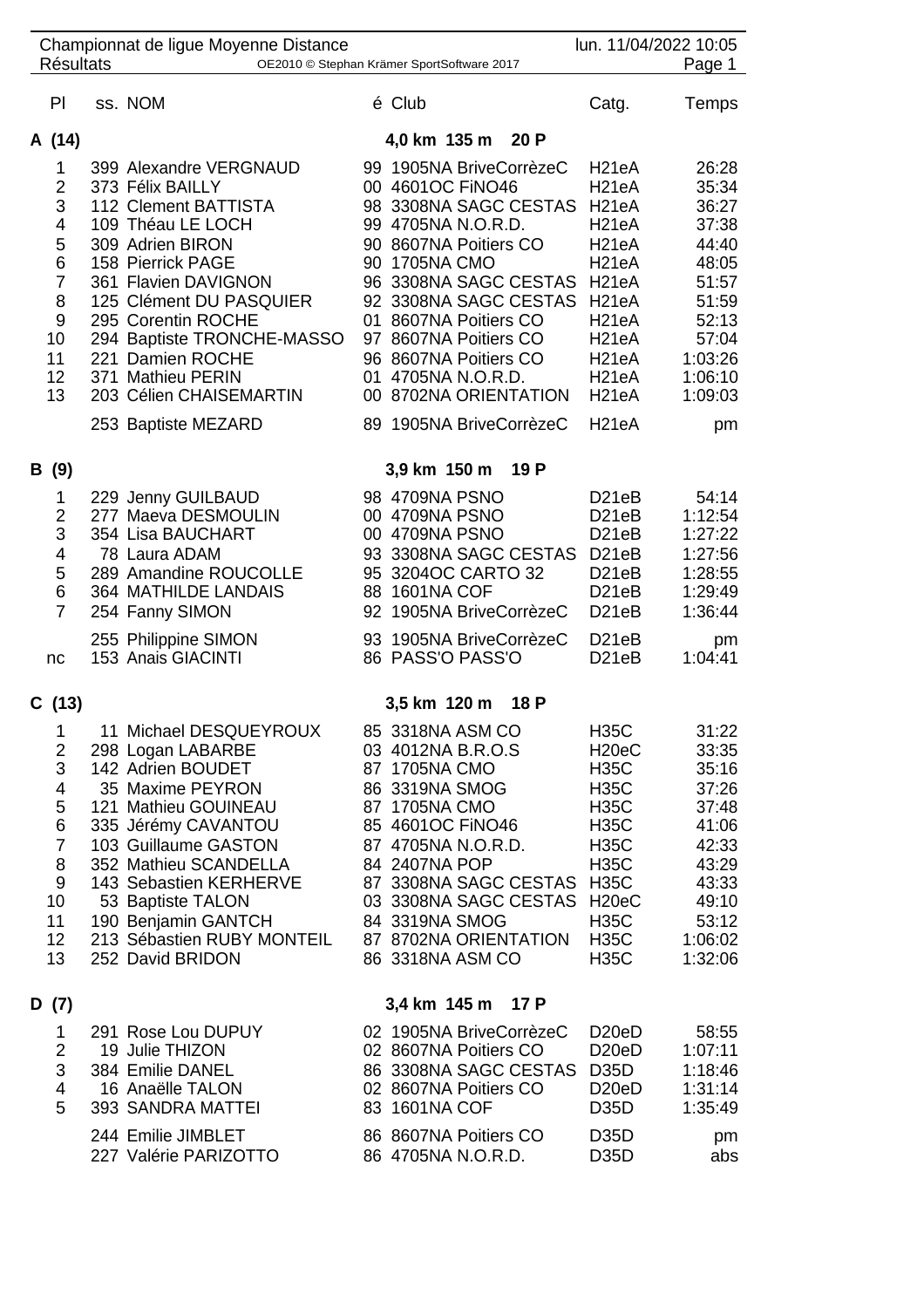| Championnat de ligue Moyenne Distance<br><b>Résultats</b><br>OE2010 © Stephan Krämer SportSoftware 2017 |                                                                                                                                                 |  |                                                                                                                                                                                                                                                                                                                                                                                                                                                                                                                                                                                                                         |                |                                                                                                                                                                                                                                                                                                                                                                                                                                                                                                                                                                   |  |                                                                                                                                                                                                                                                                                                                                                                                                    | lun. 11/04/2022 10:05<br>Page 2                                                                                                                                                                                                                  |
|---------------------------------------------------------------------------------------------------------|-------------------------------------------------------------------------------------------------------------------------------------------------|--|-------------------------------------------------------------------------------------------------------------------------------------------------------------------------------------------------------------------------------------------------------------------------------------------------------------------------------------------------------------------------------------------------------------------------------------------------------------------------------------------------------------------------------------------------------------------------------------------------------------------------|----------------|-------------------------------------------------------------------------------------------------------------------------------------------------------------------------------------------------------------------------------------------------------------------------------------------------------------------------------------------------------------------------------------------------------------------------------------------------------------------------------------------------------------------------------------------------------------------|--|----------------------------------------------------------------------------------------------------------------------------------------------------------------------------------------------------------------------------------------------------------------------------------------------------------------------------------------------------------------------------------------------------|--------------------------------------------------------------------------------------------------------------------------------------------------------------------------------------------------------------------------------------------------|
|                                                                                                         | PI                                                                                                                                              |  | ss. NOM                                                                                                                                                                                                                                                                                                                                                                                                                                                                                                                                                                                                                 |                | é Club                                                                                                                                                                                                                                                                                                                                                                                                                                                                                                                                                            |  | Catg.                                                                                                                                                                                                                                                                                                                                                                                              | Temps                                                                                                                                                                                                                                            |
|                                                                                                         | E (29)                                                                                                                                          |  |                                                                                                                                                                                                                                                                                                                                                                                                                                                                                                                                                                                                                         |                | 3,4 km 135 m<br>16 P                                                                                                                                                                                                                                                                                                                                                                                                                                                                                                                                              |  |                                                                                                                                                                                                                                                                                                                                                                                                    |                                                                                                                                                                                                                                                  |
|                                                                                                         | 1<br>2<br>3<br>4<br>5<br>6<br>7<br>8<br>9<br>10<br>11<br>12<br>13<br>14<br>15<br>16<br>17<br>18<br>19<br>20<br>21<br>22<br>23<br>24<br>25<br>26 |  | 202 Gregory BLOT<br>82 Matthieu BARRIERE<br>314 Frédéric PARZYCH<br>269 Esteban VANHOUTTE<br><b>185 Clotaire ZANATTA</b><br>69 Lionel COCCHIO<br>39 Matéo CHEVALIER<br>92 Ludovic LAGENEBRE<br>45 Julien RANNOU<br>256 Cyril HERVE<br>150 David ROBIN<br>377 Stéphane COURTIN<br><b>181 ANTOINE GRADAIVE</b><br>127 Thomas LEFUMAT<br>394 Cédric ALBIN<br>108 Jean-Philippe DESQUEYRO<br>332 Benoît BACHELLERIE<br>65 Armel POULAIN<br>62 Baptiste FONTAINE<br>106 FABIEN RIBEREAU<br>247 Sylvain GAUTHIER<br>8 Michael DOUNON<br>175 Xavier PASCREAU<br>38 Cédric CHEVALIER<br>413 ERWAN RIBEREAU<br>304 Julien MICHEL | 81<br>81<br>81 | 82 2407NA POP<br>79 3319NA SMOG<br>78 3323NA US CENON CO<br>05 4012NA B.R.O.S<br>78 1705NA CMO<br>78 4705NA N.O.R.D.<br>04 8702NA ORIENTATION<br>78 4012NA B.R.O.S<br>78 3323NA US CENON CO<br>78 3318NA ASM CO<br>79 1705NA CMO<br>78 8702NA ORIENTATION<br>05 1705NA CMO<br>78 3323NA US CENON CO<br>78 1905NA BriveCorrèzeC<br>3318NA ASM CO<br>78 2407NA POP<br>05 3319NA SMOG<br>79 3308NA SAGC CESTAS<br>80 1601NA COF<br>79 8702NA ORIENTATION<br>79 3308NA SAGC CESTAS<br>8607NA Poitiers CO<br>79 8702NA ORIENTATION<br>05 1601NA COF<br>4705NA N.O.R.D. |  | <b>H40E</b><br><b>H40E</b><br><b>H40E</b><br><b>H18E</b><br><b>H40E</b><br><b>H40E</b><br><b>H18E</b><br><b>H40E</b><br><b>H40E</b><br><b>H40E</b><br><b>H40E</b><br><b>H40E</b><br><b>H18E</b><br><b>H40E</b><br><b>H40E</b><br><b>H40E</b><br><b>H40E</b><br><b>H18E</b><br><b>H40E</b><br><b>H40E</b><br><b>H40E</b><br><b>H40E</b><br><b>H40E</b><br><b>H40E</b><br><b>H18E</b><br><b>H40E</b> | 30:18<br>34:06<br>34:11<br>36:21<br>36:23<br>37:48<br>38:02<br>38:08<br>38:11<br>39:50<br>40:34<br>41:45<br>43:48<br>44:10<br>44:41<br>45:42<br>47:39<br>48:02<br>50:57<br>51:36<br>52:48<br>1:00:57<br>1:02:03<br>1:02:09<br>1:06:16<br>1:27:35 |
|                                                                                                         | nc                                                                                                                                              |  | 137 Lukas MOLINA<br>257 Maxime HERVE<br>154 Bastien VAUCAN                                                                                                                                                                                                                                                                                                                                                                                                                                                                                                                                                              |                | 04 4012NA B.R.O.S<br>05 3318NA ASM CO<br>82 PASS'O PASS'O                                                                                                                                                                                                                                                                                                                                                                                                                                                                                                         |  | <b>H18E</b><br><b>H18E</b><br><b>H40E</b>                                                                                                                                                                                                                                                                                                                                                          | Abandon<br>Abandon<br>pm                                                                                                                                                                                                                         |
|                                                                                                         | F (21)                                                                                                                                          |  |                                                                                                                                                                                                                                                                                                                                                                                                                                                                                                                                                                                                                         |                | 2,6 km 175 m<br>15 P                                                                                                                                                                                                                                                                                                                                                                                                                                                                                                                                              |  |                                                                                                                                                                                                                                                                                                                                                                                                    |                                                                                                                                                                                                                                                  |
|                                                                                                         | 1<br>2<br>3<br>4<br>5<br>6<br>$\overline{7}$<br>8<br>9<br>10<br>11<br>12<br>13<br>14<br>15<br>16<br>17<br>18<br>19<br>20                        |  | 178 Marie COMPAGNON<br>126 Sandra LEFUMAT<br>282 Emilie DIEZ<br>343 Amélie PRADELLE<br>149 Marianne PAULY<br>179 Agathe GATINEAU<br>79 Capucine ROSSARD<br>208 Corine SOLBES<br>261 Béatrice LEPREUX<br>339 Céline HERAULT<br>396 Sophie MASSIAS<br>156 Frédérique RIBO<br>271 Natacha LAMBERT<br>118 Chloé CHAGNON<br>363 Quitterie GUIMBERTAUD<br>40 Caroline CHEVALIER<br>34 Mélanie COURTOIS<br>64 Bénédicte GUILLON<br>122 Florence DOMBROVSKY<br>356 Morgane FALLETTA                                                                                                                                             | 04<br>05<br>78 | 81 1705NA CMO<br>79 3323NA US CENON CO<br>3204OC CARTO 32<br>4601OC FINO46<br>1705NA CMO<br>04 1705NA CMO<br>05 2407NA POP<br>78 1705NA CMO<br>82 8702NA ORIENTATION<br>78 4601OC FINO46<br>79 1905NA BriveCorrèzeC<br>78 4705NA N.O.R.D.<br>78 4708NA V.A.S.C.O.<br>05 2407NA POP<br>79 3323NA US CENON CO<br>78 8702NA ORIENTATION<br>81 3319NA SMOG<br>79 3308NA SAGC CESTAS<br>79 3308NA SAGC CESTAS<br>79 2407NA POP                                                                                                                                         |  | D <sub>40</sub> F<br>D <sub>40</sub> F<br>D <sub>18</sub> F<br>D <sub>18</sub> F<br>D <sub>40</sub> F<br>D <sub>18</sub> F<br><b>D18F</b><br>D <sub>40</sub> F<br>D <sub>40</sub> F<br>D <sub>40</sub> F<br>D <sub>40</sub> F<br>D <sub>40</sub> F<br>D <sub>40</sub> F<br><b>D18F</b><br>D <sub>40</sub> F<br>D <sub>40</sub> F<br>D <sub>40</sub> F<br><b>D40F</b><br>D <sub>40</sub> F<br>D40F  | 32:59<br>34:56<br>35:44<br>35:52<br>36:48<br>38:49<br>40:47<br>42:44<br>45:19<br>47:33<br>49:06<br>52:25<br>53:24<br>53:44<br>54:24<br>56:41<br>1:01:10<br>1:02:27<br>1:39:45<br>1:47:43                                                         |
|                                                                                                         |                                                                                                                                                 |  | 287 Siliza PINNA                                                                                                                                                                                                                                                                                                                                                                                                                                                                                                                                                                                                        |                | 04 3204OC CARTO 32                                                                                                                                                                                                                                                                                                                                                                                                                                                                                                                                                |  | D <sub>18</sub> F                                                                                                                                                                                                                                                                                                                                                                                  | abs                                                                                                                                                                                                                                              |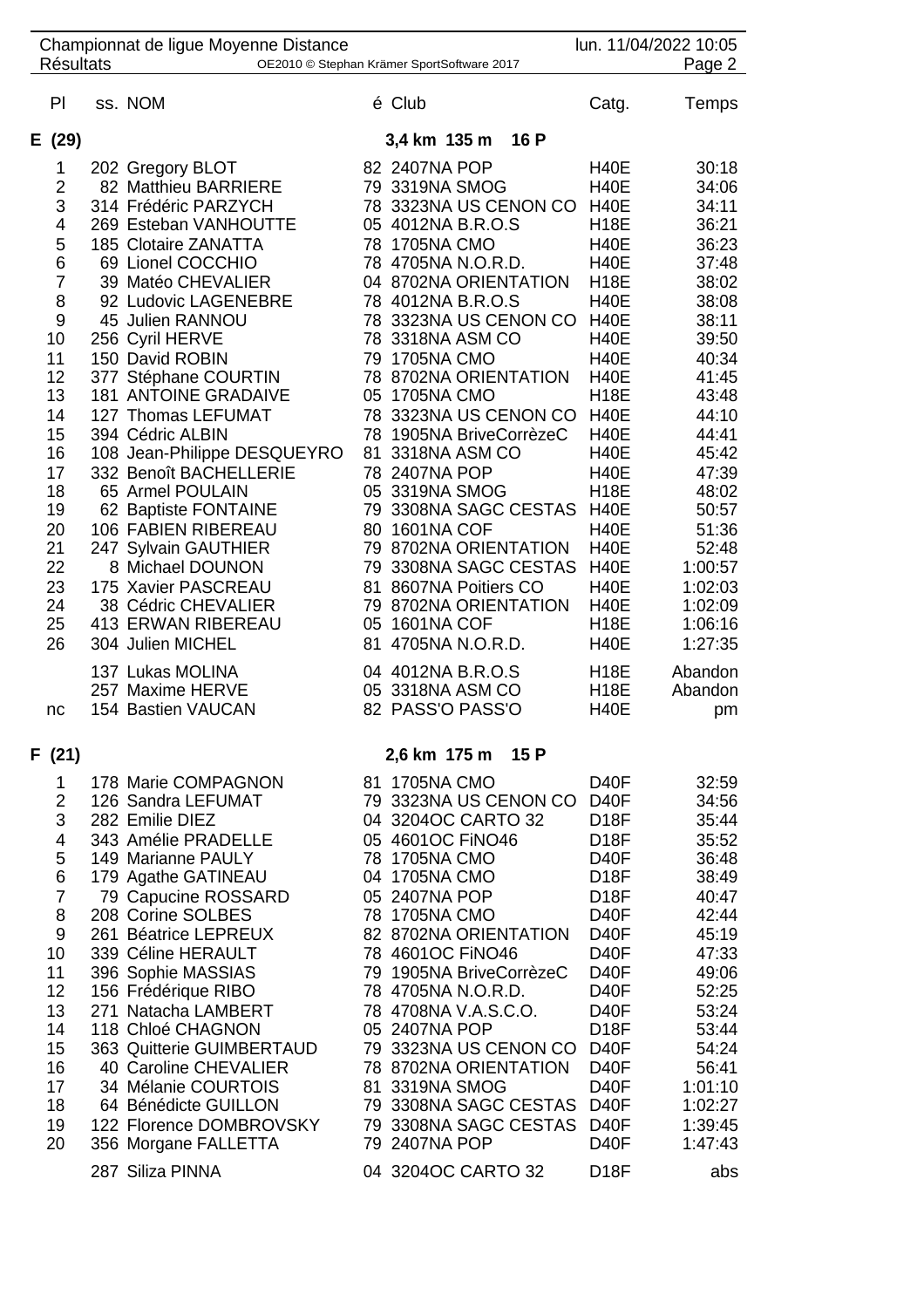| <b>Résultats</b>                                                                                                                                                                                             | Championnat de ligue Moyenne Distance                                                                                                                                                                                                                                                                                                                                                                                                                                                                                                                                                                                                                                                                                                                                                                          |    | OE2010 © Stephan Krämer SportSoftware 2017                                                                                                                                                                                                                                                                                                                                                                                                                                                                                                                                                                                                                                                                                                                        |                                                                                                                                                                                                                                                                                                                                                                                                                                                                                                                            | lun. 11/04/2022 10:05<br>Page 3                                                                                                                                                                                                                                                                                |
|--------------------------------------------------------------------------------------------------------------------------------------------------------------------------------------------------------------|----------------------------------------------------------------------------------------------------------------------------------------------------------------------------------------------------------------------------------------------------------------------------------------------------------------------------------------------------------------------------------------------------------------------------------------------------------------------------------------------------------------------------------------------------------------------------------------------------------------------------------------------------------------------------------------------------------------------------------------------------------------------------------------------------------------|----|-------------------------------------------------------------------------------------------------------------------------------------------------------------------------------------------------------------------------------------------------------------------------------------------------------------------------------------------------------------------------------------------------------------------------------------------------------------------------------------------------------------------------------------------------------------------------------------------------------------------------------------------------------------------------------------------------------------------------------------------------------------------|----------------------------------------------------------------------------------------------------------------------------------------------------------------------------------------------------------------------------------------------------------------------------------------------------------------------------------------------------------------------------------------------------------------------------------------------------------------------------------------------------------------------------|----------------------------------------------------------------------------------------------------------------------------------------------------------------------------------------------------------------------------------------------------------------------------------------------------------------|
| PI                                                                                                                                                                                                           | ss. NOM                                                                                                                                                                                                                                                                                                                                                                                                                                                                                                                                                                                                                                                                                                                                                                                                        |    | é Club                                                                                                                                                                                                                                                                                                                                                                                                                                                                                                                                                                                                                                                                                                                                                            | Catg.                                                                                                                                                                                                                                                                                                                                                                                                                                                                                                                      | Temps                                                                                                                                                                                                                                                                                                          |
| G (42)                                                                                                                                                                                                       |                                                                                                                                                                                                                                                                                                                                                                                                                                                                                                                                                                                                                                                                                                                                                                                                                |    | 15 P<br>3,1 km 115 m                                                                                                                                                                                                                                                                                                                                                                                                                                                                                                                                                                                                                                                                                                                                              |                                                                                                                                                                                                                                                                                                                                                                                                                                                                                                                            |                                                                                                                                                                                                                                                                                                                |
| 1<br>$\overline{2}$<br>3<br>4<br>5<br>6<br>7<br>8<br>9<br>10<br>11<br>12<br>13<br>14<br>15<br>16<br>17<br>18<br>19<br>20<br>21<br>22<br>23<br>24<br>25<br>26<br>27<br>28<br>29<br>30<br>31<br>32<br>33<br>34 | 324 Yannick BEAUVIR<br>225 Stéphane DUMORTIER<br>32 Xavier TASTET<br>52 Jean-Michel TALON<br>312 Fabien GAILLARD<br>169 Stéphane RODRIGUEZ<br>231 Fabio BULLA<br>224 Mickaël PARZYCH<br>290 Francis DUPUY<br>172 Freddy GRIMAULT<br>105 Yannis FOUGERE<br>260 Sébastien LEPREUX<br>116 Stéphane CHAGNON<br>368 Bruno AUZELOUX<br>349 Ludovic LECURAS<br>306 Denis VALENTIN<br>311 Jean-François PENAUD<br>148 Alexis PAULY<br>270 Jean-Marc PRUNIER<br>197 Pierre LAUTRETE<br>205 Laurent QUEYROI<br>165 Frédéric ELIAS<br>283 Jean-Philippe DIEZ<br>155 Gaël FOUCHER<br>3 Stéphane BERTHELOT<br>299 Sébastien LOCHET<br>21 Emmanuel POCHET<br>285 paul LALANNE<br>55 Frédéric JORDAN<br>350 Didier VILLATTE<br>87 Jean-François DUMAIL<br>243 Nicolas JIMBLET<br>209 Jean-Marc FRECCHIAMI<br>388 Cyril MAIGRE |    | 69 1905NA BriveCorrèzeC<br>70 1905NA BriveCorrèzeC<br>76 4012NA B.R.O.S<br>68 3308NA SAGC CESTAS<br>70 1601NA COF<br>69 4709NA PSNO<br>73 8702NA ORIENTATION<br>76 3323NA US CENON CO<br>74 1905NA BriveCorrèzeC<br>75 8607NA Poitiers CO<br>72 1601NA COF<br>77 8702NA ORIENTATION<br>75 2407NA POP<br>73 2407NA POP<br>73 1905NA BriveCorrèzeC<br>72 4012NA B.R.O.S<br>69 1905NA BriveCorrèzeC<br>69 1705NA CMO<br>73 1705NA CMO<br>77 3319NA SMOG<br>73 1705NA CMO<br>72 3318NA ASM CO<br>68 3204OC CARTO 32<br>73 3323NA US CENON CO<br>68 8607NA Poitiers CO<br>74 4012NA B.R.O.S<br>73 3308NA SAGC CESTAS<br>74 3204OC CARTO 32<br>68 4705NA N.O.R.D.<br>68 2407NA POP<br>68 3319NA SMOG<br>77 8607NA Poitiers CO<br>69 4708NA V.A.S.C.O.<br>74 4709NA PSNO | <b>H50G</b><br><b>H50G</b><br><b>H45G</b><br><b>H50G</b><br><b>H50G</b><br><b>H50G</b><br><b>H45G</b><br><b>H45G</b><br><b>H45G</b><br><b>H45G</b><br><b>H50G</b><br><b>H45G</b><br><b>H45G</b><br><b>H45G</b><br><b>H45G</b><br><b>H50G</b><br><b>H50G</b><br><b>H50G</b><br><b>H45G</b><br><b>H45G</b><br><b>H45G</b><br><b>H50G</b><br><b>H50G</b><br><b>H45G</b><br><b>H50G</b><br><b>H45G</b><br><b>H45G</b><br><b>H45G</b><br><b>H50G</b><br><b>H50G</b><br><b>H50G</b><br><b>H45G</b><br><b>H50G</b><br><b>H45G</b> | 25:50<br>28:57<br>30:41<br>32:16<br>32:51<br>33:39<br>33:52<br>34:25<br>35:31<br>35:59<br>36:49<br>37:07<br>37:20<br>37:27<br>38:14<br>38:16<br>38:46<br>39:05<br>39:06<br>39:08<br>39:52<br>40:05<br>41:22<br>42:46<br>43:27<br>43:43<br>45:14<br>46:54<br>46:58<br>47:49<br>48:31<br>48:42<br>49:12<br>49:42 |
| 35<br>36<br>37<br>38<br>39<br>40<br>nc                                                                                                                                                                       | 66 Christophe POULAIN<br>136 Jean-Pierre MOLINA<br>333 Fabien CALMETTES<br>242 Ludovic POUVRASSEAU<br>281 Olivier DESTEFANI<br>4015 Eric PERROT<br>17 Xavier TALON<br>374 STEPHANE MINGUY                                                                                                                                                                                                                                                                                                                                                                                                                                                                                                                                                                                                                      |    | 73 3319NA SMOG<br>70 4012NA B.R.O.S<br>76 4601OC FINO46<br>73 3318NA ASM CO<br>72 3204OC CARTO 32<br>74 4708NA V.A.S.C.O.<br>72 8607NA Poitiers CO<br>67 PASS'O PASS'O                                                                                                                                                                                                                                                                                                                                                                                                                                                                                                                                                                                            | <b>H45G</b><br><b>H50G</b><br><b>H45G</b><br><b>H45G</b><br><b>H50G</b><br><b>H45G</b><br><b>H50G</b><br><b>H45G</b>                                                                                                                                                                                                                                                                                                                                                                                                       | 50:06<br>50:33<br>58:21<br>1:00:12<br>1:03:02<br>1:28:30<br>abs<br>abs                                                                                                                                                                                                                                         |
| H (36)                                                                                                                                                                                                       |                                                                                                                                                                                                                                                                                                                                                                                                                                                                                                                                                                                                                                                                                                                                                                                                                |    | 2,6 km 135 m<br>14 P                                                                                                                                                                                                                                                                                                                                                                                                                                                                                                                                                                                                                                                                                                                                              |                                                                                                                                                                                                                                                                                                                                                                                                                                                                                                                            |                                                                                                                                                                                                                                                                                                                |
| 1                                                                                                                                                                                                            | 200 Gilles CLOUZEAU                                                                                                                                                                                                                                                                                                                                                                                                                                                                                                                                                                                                                                                                                                                                                                                            |    | 66 1601NA COF                                                                                                                                                                                                                                                                                                                                                                                                                                                                                                                                                                                                                                                                                                                                                     | <b>H55H</b>                                                                                                                                                                                                                                                                                                                                                                                                                                                                                                                | 24:25                                                                                                                                                                                                                                                                                                          |
| 2<br>3<br>4<br>5<br>6<br>$\overline{7}$<br>8<br>9                                                                                                                                                            | 278 Eric BONDIVENNE<br>49 Philippe PAGE<br>390 Fabrice BROUILLET<br>342 Michel MARTY<br>250 Claude PARIZOTTO<br>131 Laurent GUIBERT<br>110 Yves DEVILLE<br>31 Vincent LANGEARD                                                                                                                                                                                                                                                                                                                                                                                                                                                                                                                                                                                                                                 | 61 | 65 6408NA COOL<br>63 1705NA CMO<br>65 1705NA CMO<br>4601OC FINO46<br>60 4705NA N.O.R.D.<br>62 3308NA SAGC CESTAS H60H<br>59 3318NA ASM CO<br>65 3308NA SAGC CESTAS H55H                                                                                                                                                                                                                                                                                                                                                                                                                                                                                                                                                                                           | <b>H55H</b><br><b>H55H</b><br><b>H55H</b><br>H60H<br>H60H<br>H60H                                                                                                                                                                                                                                                                                                                                                                                                                                                          | 26:57<br>28:21<br>29:16<br>29:18<br>30:31<br>31:15<br>32:09<br>32:29                                                                                                                                                                                                                                           |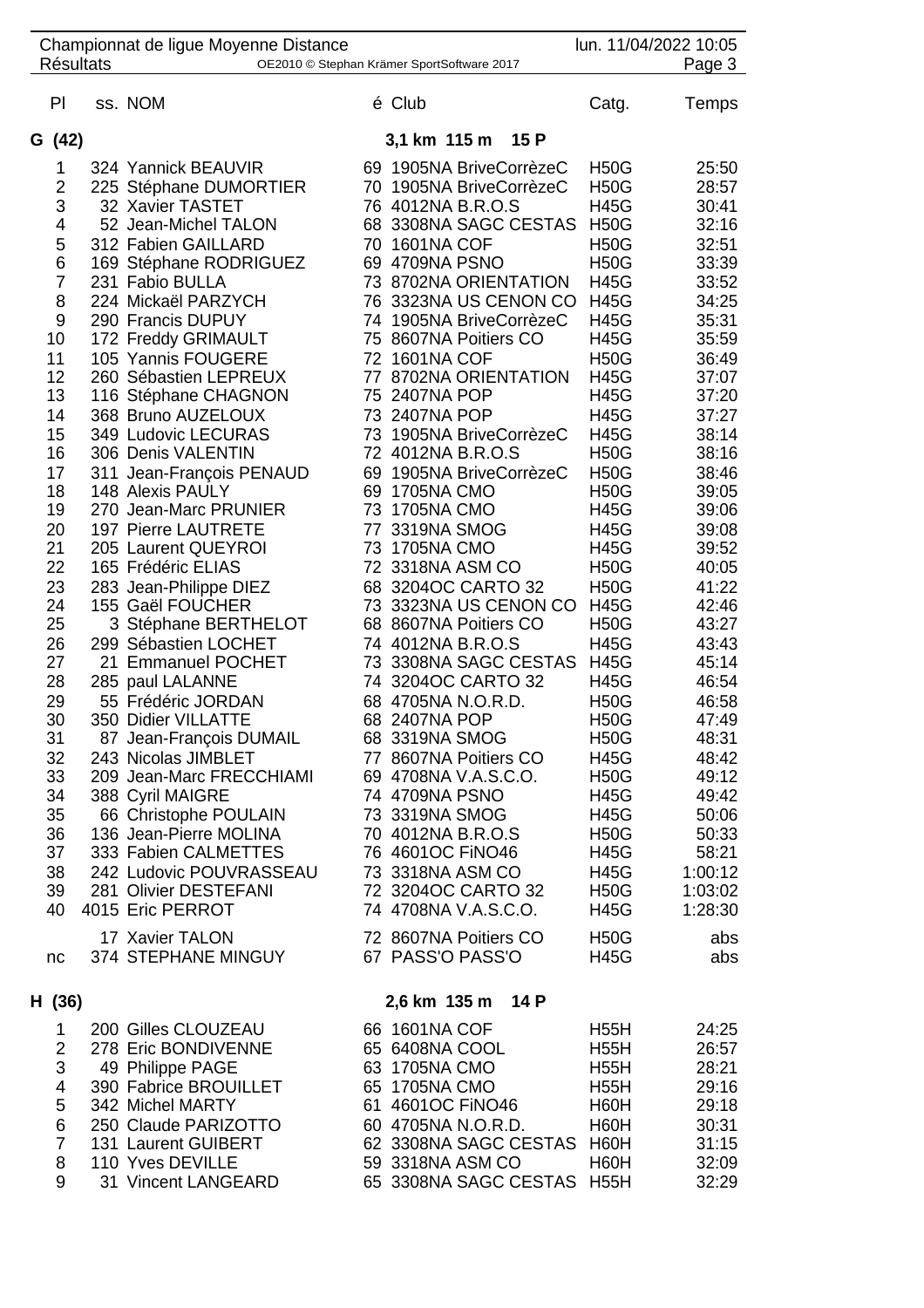| <b>Résultats</b>                                                                                                                                   | Championnat de ligue Moyenne Distance<br>OE2010 © Stephan Krämer SportSoftware 2017                                                                                                                                                                                                                                                                                                                                                                                                                                                                                                                   |          |                                                                                                                                                                                                                                                                                                                                                                                                                                                                                                                                            |      | lun. 11/04/2022 10:05                                                                                                                                                                                                                                                                                                                      | Page 4                                                                                                                                                                                                                        |
|----------------------------------------------------------------------------------------------------------------------------------------------------|-------------------------------------------------------------------------------------------------------------------------------------------------------------------------------------------------------------------------------------------------------------------------------------------------------------------------------------------------------------------------------------------------------------------------------------------------------------------------------------------------------------------------------------------------------------------------------------------------------|----------|--------------------------------------------------------------------------------------------------------------------------------------------------------------------------------------------------------------------------------------------------------------------------------------------------------------------------------------------------------------------------------------------------------------------------------------------------------------------------------------------------------------------------------------------|------|--------------------------------------------------------------------------------------------------------------------------------------------------------------------------------------------------------------------------------------------------------------------------------------------------------------------------------------------|-------------------------------------------------------------------------------------------------------------------------------------------------------------------------------------------------------------------------------|
| P <sub>1</sub>                                                                                                                                     | ss. NOM                                                                                                                                                                                                                                                                                                                                                                                                                                                                                                                                                                                               |          | é Club                                                                                                                                                                                                                                                                                                                                                                                                                                                                                                                                     |      | Catg.                                                                                                                                                                                                                                                                                                                                      | Temps                                                                                                                                                                                                                         |
| H (36)                                                                                                                                             |                                                                                                                                                                                                                                                                                                                                                                                                                                                                                                                                                                                                       |          | 2,6 km 135 m 14 P                                                                                                                                                                                                                                                                                                                                                                                                                                                                                                                          |      | (suite)                                                                                                                                                                                                                                                                                                                                    |                                                                                                                                                                                                                               |
| 10<br>11<br>12<br>13<br>14<br>15<br>16<br>17<br>18<br>19<br>20<br>21<br>22<br>23<br>24<br>25<br>26<br>27<br>28<br>29<br>30<br>31<br>32<br>33<br>34 | 207 David GATINEAU<br>372 Philippe BAILLY<br>286 Gilles PINNA<br>365 Guy PETINON<br>310 Jerome CLEMENCON<br>403 Damien MERMET<br>216 Philippe CHAMBON<br>238 Jean-Yves HURTAUD<br>353 Thierry GEYER<br>360 Yvan BRUNAUD<br>210 Didier COURTEL<br>1 Jean-Marc BOUDET<br>366 Michel JOUBERT<br>58 Eric GALINAT<br>204 Hervé CHAISEMARTIN<br>346 Jean FLEURET<br>239 Jean-Marc POIVERT<br>5 Pascal VERGNAUD<br>265 DIDIER BOUTINET<br>222 Laurent ROCHE<br>28 Philippe GIRARD<br>220 JEAN CHRISTOPHE POIRA<br>235 Frederic LACLAU<br>6 Jacques RAYMONDAUD<br>195 James GONZALEZ<br>276 Jean-Marie TORRES | 61<br>61 | 67 1705NA CMO<br>63 4601OC FINO46<br>66 3204OC CARTO 32<br>65 2301NA CRO2<br>67 4705NA N.O.R.D.<br>PASS'O PASS'O<br>67 3308NA SAGC CESTAS<br><b>1705NA CMO</b><br>67 2407NA POP<br>66 2301NA CRO2<br>63 1601NA COF<br>58 1799NA INDIVIDUEL<br>65 3308NA SAGC CESTAS<br>67 2407NA POP<br>67 8702NA ORIENTATION<br>66 8607NA Poitiers CO<br>65 1601NA COF<br>63 8702NA ORIENTATION<br>65 1601NA COF<br>67 8607NA Poitiers CO<br>59 3319NA SMOG<br>65 1601NA COF<br>1601NA COF<br>61 3319NA SMOG<br>60 3318NA ASM CO<br>61 3323NA US CENON CO |      | <b>H55H</b><br><b>H55H</b><br><b>H55H</b><br><b>H55H</b><br><b>H55H</b><br>H60H<br><b>H55H</b><br>H60H<br><b>H55H</b><br><b>H55H</b><br><b>H55H</b><br>H60H<br><b>H55H</b><br><b>H55H</b><br><b>H55H</b><br><b>H55H</b><br><b>H55H</b><br><b>H55H</b><br><b>H55H</b><br><b>H55H</b><br>H60H<br><b>H55H</b><br>H60H<br>H60H<br>H60H<br>H60H | 33:53<br>34:21<br>34:35<br>34:50<br>36:16<br>36:27<br>36:38<br>38:14<br>39:13<br>39:47<br>41:43<br>42:12<br>42:43<br>42:50<br>43:08<br>43:13<br>45:48<br>48:26<br>49:25<br>49:28<br>51:03<br>53:30<br>56:35<br>57:02<br>58:40 |
|                                                                                                                                                    | 12 Bernard RAVERAUD                                                                                                                                                                                                                                                                                                                                                                                                                                                                                                                                                                                   |          | 59 1705NA CMO<br>2,3 km 100 m                                                                                                                                                                                                                                                                                                                                                                                                                                                                                                              | 13 P | H60H                                                                                                                                                                                                                                                                                                                                       | pm<br>abs                                                                                                                                                                                                                     |
| l (25)<br>1<br>2<br>3<br>4<br>5<br>6<br>7<br>8<br>9<br>10<br>11<br>12<br>13<br>14<br>15<br>16<br>17<br>18<br>19<br>20<br>21                        | 26 Michel VINCENT<br>111 Jean-Francois BATTISTA<br>13 Robert TENEDOS<br>249 Michel PARZYCH<br>25 Jean-Luc LAGARRIGUE<br>14 Patrick ROBIN<br>212 Ange PEREZ<br>139 Henri QUEYROI<br>251 Bernard DARGENTON<br>73 Jean-Michel DUBROCA<br>146 Jean-Luc BOELLE<br>317 Daniel PERISSINOTTO<br>90 Jean-Louis CHAULET<br>81 Jean-Luc KORUS<br>100 Alain LAVIELLE<br>80 Andre LARMINACH<br>357 JEAN-PIERRE GRAND<br>215 Serge BLASCO<br>163 Lyonel HIZEMBERT<br>101 Christian HERVE<br>24 Jean-Raymond DRAULT<br>135 Alain FOURGASSIE<br>144 Jean PORTALIER                                                    |          | 55 6408NA COOL<br>55 3308NA SAGC CESTAS<br>57 1202OC CVO12<br>52 3323NA US CENON CO H70I<br>57 3319NA SMOG<br>51 1705NA CMO<br>52 3105OC TOAC Orientati<br>44 6604OC C.O.T.E. 66<br>52 3705CE COTS<br>46 3308NA SAGC CESTAS<br>54 6408NA COOL<br>55 4709NA PSNO<br>53 6611OC CCIO<br>54 1705NA CMO<br>45 4012NA B.R.O.S<br>42 3308NA SAGC CESTAS<br>44 1601NA COF<br>42 3399NA INDIVIDUEL<br>50 3318NA ASM CO<br>56 3318NA ASM CO<br>42 8702NA ORIENTATION<br>50 3308NA SAGC CESTAS<br>50 3318NA ASM CO                                    |      | H651<br><b>H65I</b><br>H65I<br>H65I<br><b>H70I</b><br>H <sub>70</sub><br>H75I<br><b>H70I</b><br><b>H751</b><br><b>H65I</b><br>H65I<br>H65I<br>H65I<br><b>H751</b><br><b>H80I</b><br><b>H751</b><br><b>H80I</b><br>H <sub>70</sub><br><b>H65I</b><br><b>H80I</b><br>H70I<br>H <sub>70</sub>                                                 | 24:51<br>28:42<br>31:25<br>32:22<br>35:28<br>36:07<br>38:28<br>38:54<br>40:39<br>41:13<br>41:40<br>42:01<br>44:08<br>45:50<br>45:53<br>47:18<br>49:09<br>57:08<br>57:18<br>1:01:43<br>1:37:00<br>H. Délai<br>pm               |
|                                                                                                                                                    | 400 Jean-Claude BAUDRY                                                                                                                                                                                                                                                                                                                                                                                                                                                                                                                                                                                |          | 44 1705NA CMO                                                                                                                                                                                                                                                                                                                                                                                                                                                                                                                              |      | <b>H751</b>                                                                                                                                                                                                                                                                                                                                | pm                                                                                                                                                                                                                            |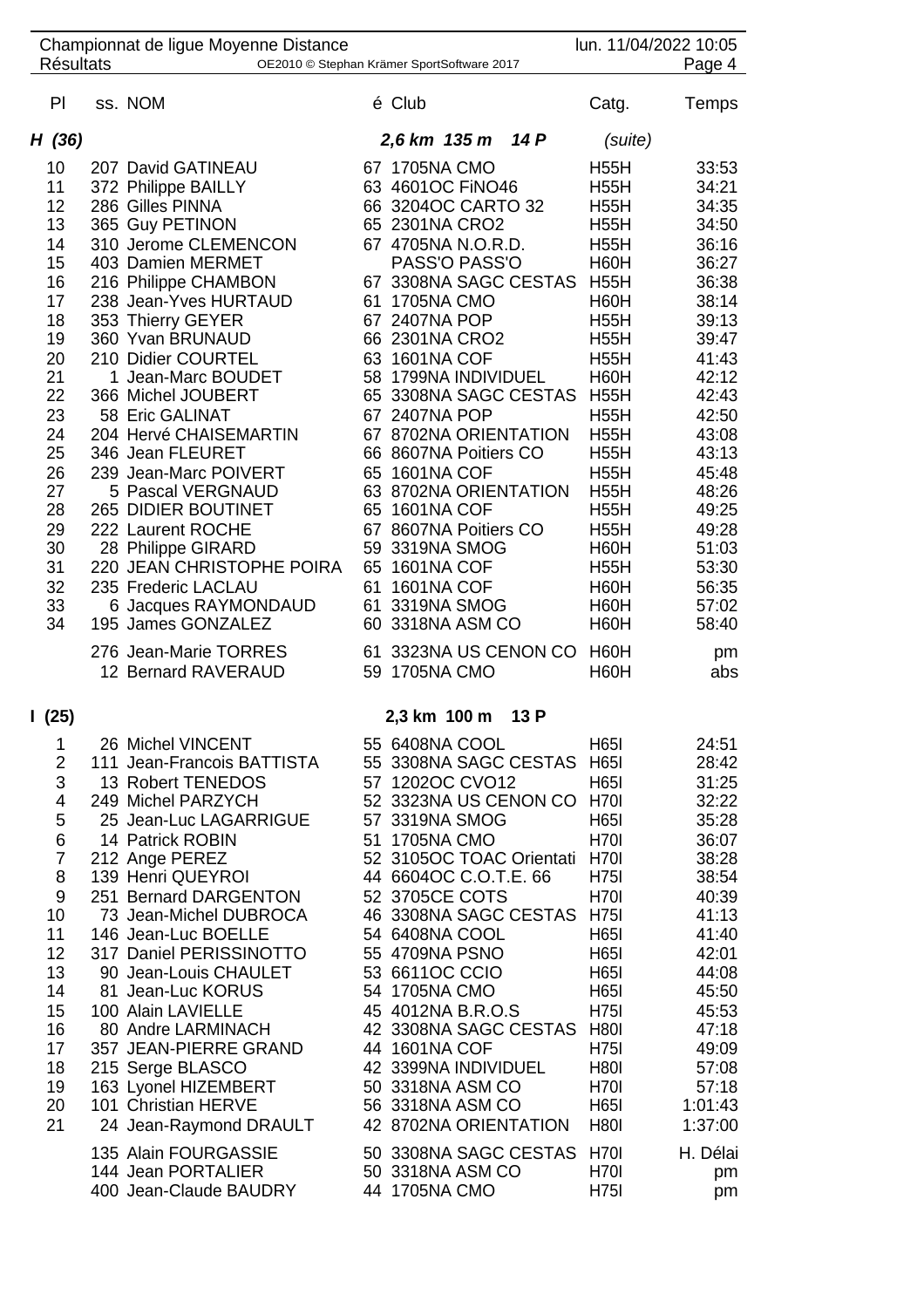| <b>Résultats</b>                                                                                                                                                                                                                           | Championnat de ligue Moyenne Distance<br>OE2010 © Stephan Krämer SportSoftware 2017                                                                                                                                                                                                                                                                                                                                                                                                                                                                                                                                                                                                                                                                                                                                                                                                                                                               |                                                                                                                                                                                                                                                                                                                                                                                                                                                                                                                                                                                                                                           |                                                                                                                                                                                                                                          | lun. 11/04/2022 10:05                                                                                                                                                                                                                                                                                                                                                                                                                     | Page 5                                                                                                                                                                                                                                                                                                                                                                                                            |
|--------------------------------------------------------------------------------------------------------------------------------------------------------------------------------------------------------------------------------------------|---------------------------------------------------------------------------------------------------------------------------------------------------------------------------------------------------------------------------------------------------------------------------------------------------------------------------------------------------------------------------------------------------------------------------------------------------------------------------------------------------------------------------------------------------------------------------------------------------------------------------------------------------------------------------------------------------------------------------------------------------------------------------------------------------------------------------------------------------------------------------------------------------------------------------------------------------|-------------------------------------------------------------------------------------------------------------------------------------------------------------------------------------------------------------------------------------------------------------------------------------------------------------------------------------------------------------------------------------------------------------------------------------------------------------------------------------------------------------------------------------------------------------------------------------------------------------------------------------------|------------------------------------------------------------------------------------------------------------------------------------------------------------------------------------------------------------------------------------------|-------------------------------------------------------------------------------------------------------------------------------------------------------------------------------------------------------------------------------------------------------------------------------------------------------------------------------------------------------------------------------------------------------------------------------------------|-------------------------------------------------------------------------------------------------------------------------------------------------------------------------------------------------------------------------------------------------------------------------------------------------------------------------------------------------------------------------------------------------------------------|
| PI                                                                                                                                                                                                                                         | ss. NOM                                                                                                                                                                                                                                                                                                                                                                                                                                                                                                                                                                                                                                                                                                                                                                                                                                                                                                                                           | é Club                                                                                                                                                                                                                                                                                                                                                                                                                                                                                                                                                                                                                                    |                                                                                                                                                                                                                                          | Catg.                                                                                                                                                                                                                                                                                                                                                                                                                                     | Temps                                                                                                                                                                                                                                                                                                                                                                                                             |
| 1(25)                                                                                                                                                                                                                                      |                                                                                                                                                                                                                                                                                                                                                                                                                                                                                                                                                                                                                                                                                                                                                                                                                                                                                                                                                   | 2,3 km 100 m 13 P                                                                                                                                                                                                                                                                                                                                                                                                                                                                                                                                                                                                                         |                                                                                                                                                                                                                                          | (suite)                                                                                                                                                                                                                                                                                                                                                                                                                                   |                                                                                                                                                                                                                                                                                                                                                                                                                   |
|                                                                                                                                                                                                                                            | 86 Jean-Pierre MIREMENDE                                                                                                                                                                                                                                                                                                                                                                                                                                                                                                                                                                                                                                                                                                                                                                                                                                                                                                                          | 55 4705NA N.O.R.D.                                                                                                                                                                                                                                                                                                                                                                                                                                                                                                                                                                                                                        |                                                                                                                                                                                                                                          | <b>H65I</b>                                                                                                                                                                                                                                                                                                                                                                                                                               | abs                                                                                                                                                                                                                                                                                                                                                                                                               |
| J(42)                                                                                                                                                                                                                                      |                                                                                                                                                                                                                                                                                                                                                                                                                                                                                                                                                                                                                                                                                                                                                                                                                                                                                                                                                   | 2,8 km 135 m 15 P                                                                                                                                                                                                                                                                                                                                                                                                                                                                                                                                                                                                                         |                                                                                                                                                                                                                                          |                                                                                                                                                                                                                                                                                                                                                                                                                                           |                                                                                                                                                                                                                                                                                                                                                                                                                   |
| 1<br>2<br>3<br>4<br>5<br>6<br>$\overline{7}$<br>8<br>9<br>10<br>11<br>12<br>13<br>14<br>15<br>16<br>17<br>18<br>19<br>20<br>21<br>22<br>23<br>24<br>25<br>26<br>27<br>28<br>29<br>30<br>31<br>32<br>33<br>34<br>35<br>36<br>37<br>38<br>39 | 170 Delphine RODRIGUEZ<br>89 Anna BERGANDER<br>307 Emmanuelle VALENTIN<br>232 Virginie BULLA<br>30 Nadine PEREIRA<br>160 Carine HUGUET<br>228 Laurence SERRES<br>258 Héléne MADRANGES<br>114 Géraldine PUJOL<br>120 Stéphanie ALLAIX<br>84 Marie BARRIERE<br>375 Béatrice FERRY<br>194 Annie MONNIER<br>344 Carine PRADELLE<br>300 Sabine MARQUES<br>152 Bénédicte JOLLY<br>95 Jenny LAGENEBRE<br>189 Christine BARRE<br>293 Sandrine NOBLE<br>389 Rose Marie MAIGRE<br>370 Christelle BOYER<br>71 Céline COCCHIO-JOURNET<br>351 Claire LOZE<br>223 Cécile ROCHE<br>166 Maria ELIAS<br>115 Emilie CHAGNON<br>240 Stéphanie POIVERT<br>355 Nadège GRABARSKI<br>217 Sylvie CASTILLO<br>313 Emmanuelle RABALLARD<br>4 Laurence TAUZIN<br>104 Karine LIORIT<br>4014 Catherine PERROT<br>219 SYLVIE BAUDET<br>230 Nathalie BRISTOT<br>54 Anna BLANCH CARBALLO<br>226 Paola MOIZANT-DUMORTIE<br>75 Celine ETCHEN<br>20 Agnès POCHET<br>98 Sylvie DOGUET | 74 4709NA PSNO<br>72 3319NA SMOG<br>74 4012NA B.R.O.S<br>73 8607NA Poitiers CO<br>73 4705NA N.O.R.D.<br>77 3318NA ASM CO<br>77 4705NA N.O.R.D.<br>75 3319NA SMOG<br>68 3318NA ASM CO<br>76 4601OC FiNO46<br>77 4012NA B.R.O.S<br>76 8607NA Poitiers CO<br>77 4012NA B.R.O.S<br>74 1705NA CMO<br>76 4709NA PSNO<br>76 2407NA POP<br>76 4705NA N.O.R.D.<br>72 2407NA POP<br>69 8607NA Poitiers CO<br>72 3318NA ASM CO<br>77 2407NA POP<br>75 1601NA COF<br>73 4709NA PSNO<br>69 1601NA COF<br>70 8607NA Poitiers CO<br>71 2407NA POP<br>73 4708NA V.A.S.C.O.<br>68 1601NA COF<br>76 4705NA N.O.R.D.<br>76 3319NA SMOG<br>72 4705NA N.O.R.D. | 76 8702NA ORIENTATION<br>75 3308NA SAGC CESTAS<br>73 3308NA SAGC CESTAS<br>68 1905NA BriveCorrèzeC<br>77 1905NA BriveCorrèzeC<br>75 3323NA US CENON CO D45J<br>74 3308NA SAGC CESTAS<br>73 1905NA BriveCorrèzeC<br>73 3308NA SAGC CESTAS | D45J<br><b>D50J</b><br>D45J<br>D45J<br>D45J<br>D45J<br>D45J<br>D45J<br>D45J<br>D45J<br>D45J<br>D <sub>50</sub> J<br>D <sub>50</sub> J<br>D45J<br>D45J<br>D45J<br>D45J<br>D45J<br>D45J<br>D45J<br>D45J<br>D45J<br><b>D50J</b><br>D <sub>50</sub> J<br><b>D50J</b><br>D45J<br>D45J<br>D45J<br><b>D50J</b><br>D <sub>50</sub> J<br>D <sub>50</sub><br>D45J<br>D <sub>50</sub> J<br>D45J<br>D45J<br>D45J<br>D45J<br>D45J<br>D <sub>50</sub> J | 33:16<br>37:24<br>39:46<br>43:24<br>47:13<br>47:16<br>51:06<br>51:42<br>52:32<br>54:25<br>55:35<br>56:25<br>57:45<br>58:52<br>59:01<br>1:01:44<br>1:02:15<br>1:03:05<br>1:05:05<br>1:06:01<br>1:09:28<br>1:09:57<br>1:10:52<br>1:11:19<br>1:11:58<br>1:12:30<br>1:15:27<br>1:16:11<br>1:16:53<br>1:19:23<br>1:21:25<br>1:24:23<br>1:25:02<br>1:27:17<br>1:29:53<br>1:30:03<br>1:34:30<br>1:34:53<br>1:46:52<br>pm |
|                                                                                                                                                                                                                                            | 4013 valérie DESTEFANI<br>206 Sandra QUEYROI                                                                                                                                                                                                                                                                                                                                                                                                                                                                                                                                                                                                                                                                                                                                                                                                                                                                                                      | 74 3204OC CARTO 32<br>72 1705NA CMO                                                                                                                                                                                                                                                                                                                                                                                                                                                                                                                                                                                                       |                                                                                                                                                                                                                                          | D45J<br>D <sub>50</sub> J                                                                                                                                                                                                                                                                                                                                                                                                                 | abs<br>abs                                                                                                                                                                                                                                                                                                                                                                                                        |
| K (26)                                                                                                                                                                                                                                     |                                                                                                                                                                                                                                                                                                                                                                                                                                                                                                                                                                                                                                                                                                                                                                                                                                                                                                                                                   | 2,3 km 125 m                                                                                                                                                                                                                                                                                                                                                                                                                                                                                                                                                                                                                              | 14 P                                                                                                                                                                                                                                     |                                                                                                                                                                                                                                                                                                                                                                                                                                           |                                                                                                                                                                                                                                                                                                                                                                                                                   |
| 1<br>2<br>3<br>4<br>5<br>6                                                                                                                                                                                                                 | 151 Catherine BRODU<br>347 Frederique LAPEYRE<br>15 Caroline SAMSON<br>91 Anne-Francoise LE ROUX<br>279 Marie BONDIVENNE<br>138 Lydie JAULIN                                                                                                                                                                                                                                                                                                                                                                                                                                                                                                                                                                                                                                                                                                                                                                                                      | 64 8607NA Poitiers CO<br>65 8607NA Poitiers CO<br>58 3318NA ASM CO<br>66 6408NA COOL<br>66 1705NA CMO                                                                                                                                                                                                                                                                                                                                                                                                                                                                                                                                     | 62 1905NA BriveCorrèzeC                                                                                                                                                                                                                  | D <sub>55</sub> K<br>D60K<br>D <sub>55</sub> K<br>D60K<br><b>D55K</b><br>D <sub>55</sub> K                                                                                                                                                                                                                                                                                                                                                | 35:47<br>37:07<br>39:38<br>40:38<br>43:06<br>45:09                                                                                                                                                                                                                                                                                                                                                                |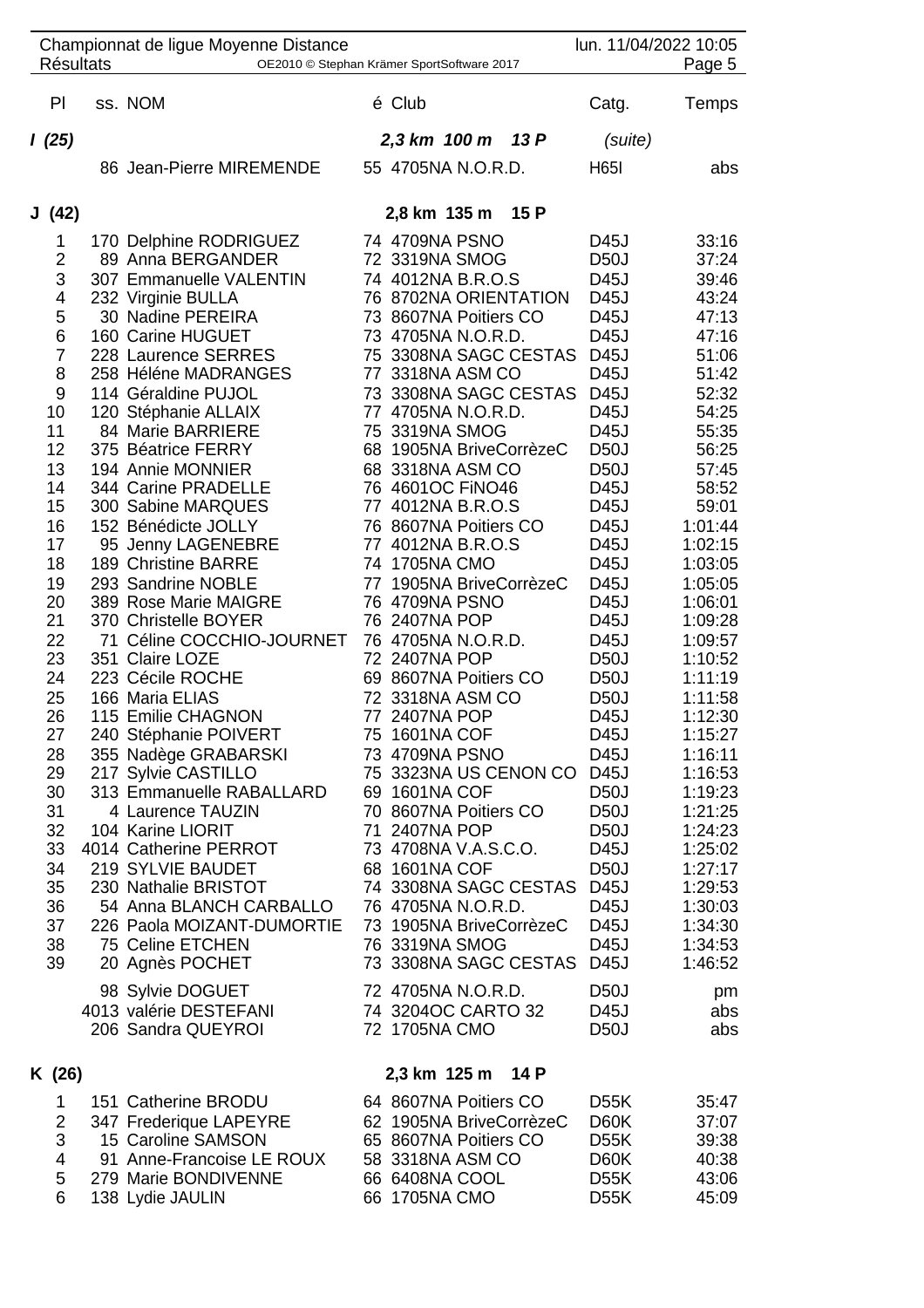| <b>Résultats</b>                                                                                               | Championnat de ligue Moyenne Distance                                                                                                                                                                                                                                                                                                                                                                                |    | OE2010 © Stephan Krämer SportSoftware 2017                                                                                                                                                                                                                                                                                                                       |      | lun. 11/04/2022 10:05                                                                                                                                                                                                                        | Page 6                                                                                                                                                        |
|----------------------------------------------------------------------------------------------------------------|----------------------------------------------------------------------------------------------------------------------------------------------------------------------------------------------------------------------------------------------------------------------------------------------------------------------------------------------------------------------------------------------------------------------|----|------------------------------------------------------------------------------------------------------------------------------------------------------------------------------------------------------------------------------------------------------------------------------------------------------------------------------------------------------------------|------|----------------------------------------------------------------------------------------------------------------------------------------------------------------------------------------------------------------------------------------------|---------------------------------------------------------------------------------------------------------------------------------------------------------------|
| P <sub>1</sub>                                                                                                 | ss. NOM                                                                                                                                                                                                                                                                                                                                                                                                              |    | é Club                                                                                                                                                                                                                                                                                                                                                           |      | Catg.                                                                                                                                                                                                                                        | Temps                                                                                                                                                         |
| K (26)                                                                                                         |                                                                                                                                                                                                                                                                                                                                                                                                                      |    | 2,3 km 125 m                                                                                                                                                                                                                                                                                                                                                     | 14 P | (suite)                                                                                                                                                                                                                                      |                                                                                                                                                               |
| 7<br>8<br>9<br>10<br>11<br>12<br>13<br>14<br>15<br>16<br>17<br>18<br>19<br>20<br>21<br>22<br>23                | 124 Line ROIRAND<br>201 VALERIE CLOUZEAU<br>44 Valerie SOULIE<br>266 PASCALE PERRAULT<br>391 Frédérique BROUILLET<br>27 Sylvie AUBERT LE NOUY<br>196 Marie-Pierre GONZALEZ<br>211 Nathalie MONESTES<br>2 Patricia LANGLOIS<br>348 Joëlle GUINOT<br>134 Pascale BOCQUET<br>367 Monique JOUBERT<br>10 Marie GUIGNARD<br>130 Laurence GIRARD<br>316 Nathalie JORDAN-PERIN<br>7 Sylvie RAYMONDAUD<br>29 Colette GAULTIER |    | 59 4010NA BONO<br>66 1601NA COF<br>62 3318NA ASM CO<br>67 1601NA COF<br>66 1705NA CMO<br>59 3318NA ASM CO<br>65 3318NA ASM CO<br>66 4709NA PSNO<br>59 1799NA INDIVIDUEL<br>65 1905NA BriveCorrèzeC<br>60 8607NA Poitiers CO<br>62 3308NA SAGC CESTAS<br>58 8607NA Poitiers CO<br>66 3308NA SAGC CESTAS<br>67 4705NA N.O.R.D.<br>63 3319NA SMOG<br>58 3319NA SMOG |      | D60K<br><b>D55K</b><br>D60K<br><b>D55K</b><br>D <sub>55</sub> K<br>D60K<br>D <sub>55</sub> K<br><b>D55K</b><br>D60K<br><b>D55K</b><br>D60K<br>D60K<br>D60K<br><b>D55K</b><br><b>D55K</b><br><b>D55K</b><br>D60K                              | 46:33<br>46:40<br>47:22<br>47:24<br>48:49<br>53:34<br>53:44<br>55:03<br>55:29<br>55:57<br>58:52<br>58:56<br>59:54<br>1:01:54<br>1:03:21<br>1:09:22<br>1:21:56 |
|                                                                                                                | 275 Sylvine BROUTE<br>402 Anne DANDON<br>140 Yvette QUEYROI                                                                                                                                                                                                                                                                                                                                                          |    | 65 3323NA US CENON CO<br>PASS'O PASS'O<br>62 6604OC C.O.T.E. 66                                                                                                                                                                                                                                                                                                  |      | <b>D55K</b><br>D60K<br>D60K                                                                                                                                                                                                                  | pm<br>pm<br>Abandon                                                                                                                                           |
| L (9)                                                                                                          |                                                                                                                                                                                                                                                                                                                                                                                                                      |    | 2,2 km 100 m                                                                                                                                                                                                                                                                                                                                                     | 13 P |                                                                                                                                                                                                                                              |                                                                                                                                                               |
| 1<br>$\overline{\mathbf{c}}$<br>3<br>4<br>5<br>6<br>$\overline{7}$                                             | 141 Catherine BOELLE<br>147 Monique THIEBAULT<br>37 Anne DECLERCQ<br>72 Monique DUBROCA<br>248 Jocelyne GARROS<br>145 Maryse PORTALIER<br>113 Dominique CAZALA<br>214 Nicole BLASCO<br>102 Marie-Christine HERVE                                                                                                                                                                                                     | 57 | 57 6408NA COOL<br>46 3318NA ASM CO<br>57 8607NA Poitiers CO<br>47 3308NA SAGC CESTAS<br>49 6408NA COOL<br>48 3318NA ASM CO<br>3308NA SAGC CESTAS<br>46 3399NA INDIVIDUEL<br>56 3318NA ASM CO                                                                                                                                                                     |      | <b>D65L</b><br>D75L<br>D65L<br>D75L<br>D70L<br>D70L<br><b>D65L</b><br>D75L<br><b>D65L</b>                                                                                                                                                    | 43:07<br>51:39<br>55:30<br>58:03<br>1:07:21<br>1:16:43<br>1:33:20<br>pm<br>pm                                                                                 |
| M (18)                                                                                                         |                                                                                                                                                                                                                                                                                                                                                                                                                      |    | 2,8 km 120 m 12 P                                                                                                                                                                                                                                                                                                                                                |      |                                                                                                                                                                                                                                              |                                                                                                                                                               |
| 1<br>2<br>3<br>4<br>5<br>$6\phantom{1}6$<br>$\overline{7}$<br>8<br>9<br>10<br>11<br>12<br>13<br>14<br>15<br>16 | 70 Paul COCCHIO-JOURNET<br>340 Baptiste HERAULT<br>36 Maxime LIORIT<br>246 Jules MONTUS<br>369 Evan AUZELOUX<br>336 Elian DELLAC<br>74 Esteban ETCHEN<br>315 Timéo SALLES<br>159 Mathéo JURADO<br>83 Arthur BARRIERE<br>117 Romain CHAGNON<br>97 Milàn CARPINELLA<br>46 Emile RANNOU-SERINE<br>236 MAXENCE GENEVREY-LOP<br>297 Nolan MARTI<br>319 Mathias POTIER                                                     |    | 06 4705NA N.O.R.D.<br>06 4601OC FiNO46<br>06 2407NA POP<br>06 4012NA B.R.O.S<br>07 2407NA POP<br>06 4601OC FINO46<br>06 3319NA SMOG<br>06 3323NA US CENON CO<br>06 4705NA N.O.R.D.<br>06 3319NA SMOG<br>07 2407NA POP<br>07 4705NA N.O.R.D.<br>07 3323NA US CENON CO<br>07 1705NA CMO<br>07 4709NA PSNO<br>07 4705NA N.O.R.D.                                    |      | <b>H16M</b><br><b>H16M</b><br><b>H16M</b><br><b>H16M</b><br><b>H16M</b><br><b>H16M</b><br><b>H16M</b><br><b>H16M</b><br><b>H16M</b><br><b>H16M</b><br><b>H16M</b><br><b>H16M</b><br><b>H16M</b><br><b>H16M</b><br><b>H16M</b><br><b>H16M</b> | 22:46<br>23:31<br>24:36<br>25:45<br>25:51<br>27:20<br>30:37<br>33:17<br>34:40<br>35:20<br>43:21<br>45:13<br>46:49<br>55:20<br>59:09<br>1:06:38                |
|                                                                                                                | 292 Célestin DUPUY<br>23 Allan BOILEAU                                                                                                                                                                                                                                                                                                                                                                               |    | 07 1905NA BriveCorrèzeC<br>07 3323NA US CENON CO                                                                                                                                                                                                                                                                                                                 |      | <b>H16M</b><br><b>H16M</b>                                                                                                                                                                                                                   | pm<br>abs                                                                                                                                                     |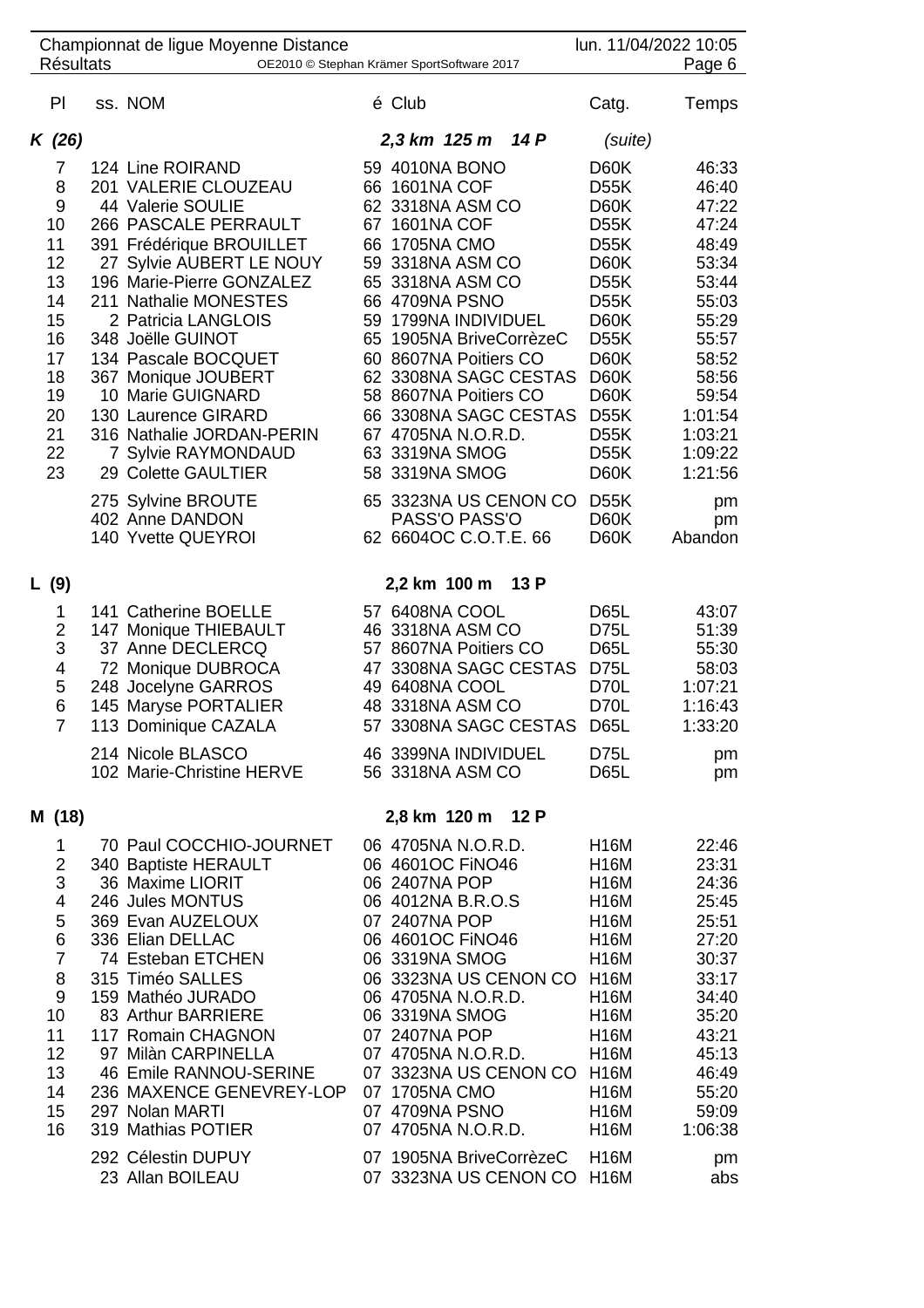|                                                                                                                       | <b>Résultats</b> | Championnat de ligue Moyenne Distance                                                                                                                                                                                                                                                                                                                                                                             | OE2010 © Stephan Krämer SportSoftware 2017                                                                                                                                                                                                                                                                                                                             | lun. 11/04/2022 10:05                                                                                                                                                                                                                                               | Page 7                                                                                                                                                            |
|-----------------------------------------------------------------------------------------------------------------------|------------------|-------------------------------------------------------------------------------------------------------------------------------------------------------------------------------------------------------------------------------------------------------------------------------------------------------------------------------------------------------------------------------------------------------------------|------------------------------------------------------------------------------------------------------------------------------------------------------------------------------------------------------------------------------------------------------------------------------------------------------------------------------------------------------------------------|---------------------------------------------------------------------------------------------------------------------------------------------------------------------------------------------------------------------------------------------------------------------|-------------------------------------------------------------------------------------------------------------------------------------------------------------------|
| PI                                                                                                                    |                  | ss. NOM                                                                                                                                                                                                                                                                                                                                                                                                           | é Club                                                                                                                                                                                                                                                                                                                                                                 | Catg.                                                                                                                                                                                                                                                               | Temps                                                                                                                                                             |
| Mbis (18)                                                                                                             |                  |                                                                                                                                                                                                                                                                                                                                                                                                                   | 2,7 km 120 m 12 P                                                                                                                                                                                                                                                                                                                                                      |                                                                                                                                                                                                                                                                     |                                                                                                                                                                   |
| 1<br>$\overline{2}$<br>3<br>4<br>5<br>6<br>7<br>8<br>9<br>10<br>11<br>12<br>13<br>14<br>15<br>16<br>17                |                  | 264 Fanny DELAHAYE<br>186 Mahaut ZANATTA<br>88 Astrid DUMAIL<br>218 Lola LE BORGNE-CASTILL<br>41 Satine CHEVALIER<br>334 Nahia CALMETTES<br>176 Charlotte BARRE<br>198 Romane LAUTRETE<br>385 Ambre MARIE<br>61 Anaelle FONTAINE<br>233 Maewenn BULLA<br>329 Emma DUFOUR<br>180 MARGOT GOUJON<br>167 SARAH DA ROCHA<br><b>184 PAULINE TURCAT</b><br>330 MARIE LOU FABRE<br>387 Adélia LEVRAUD<br>259 Aélis BRUNET | 07 4705NA N.O.R.D.<br>06 1705NA CMO<br>06 3319NA SMOG<br>07 3323NA US CENON CO<br>07 8702NA ORIENTATION<br>07 4601OC FINO46<br>06 1705NA CMO<br>06 3319NA SMOG<br>06 2407NA POP<br>06 3308NA SAGC CESTAS<br>06 8702NA ORIENTATION<br>07 1905NA BriveCorrèzeC<br>07 1705NA CMO<br>07 4709NA PSNO<br>07 1705NA CMO<br>07 1905NA BriveCorrèzeC<br>06 2407NA POP           | D <sub>16</sub> Mbis<br>D16Mbis<br>D16Mbis<br>D <sub>16</sub> Mbis<br>D16Mbis<br>D16Mbis<br>D16Mbis<br>D16Mbis<br>D16Mbis<br>D16Mbis<br>D16Mbis<br>D16Mbis<br>D <sub>16</sub> Mbis<br>D <sub>16</sub> Mbis<br>D16Mbis<br>D16Mbis<br>D <sub>16</sub> Mbis<br>D16Mbis | 27:09<br>28:29<br>34:27<br>35:21<br>35:29<br>35:57<br>37:36<br>38:40<br>47:53<br>48:35<br>48:40<br>1:06:50<br>1:14:00<br>1:16:57<br>1:18:02<br>1:21:37<br>1:24:44 |
| 18                                                                                                                    |                  |                                                                                                                                                                                                                                                                                                                                                                                                                   | 07 4705NA N.O.R.D.                                                                                                                                                                                                                                                                                                                                                     |                                                                                                                                                                                                                                                                     | 1:34:00                                                                                                                                                           |
| N (15)                                                                                                                |                  |                                                                                                                                                                                                                                                                                                                                                                                                                   | 2,4 km 100 m<br><b>11 P</b>                                                                                                                                                                                                                                                                                                                                            |                                                                                                                                                                                                                                                                     |                                                                                                                                                                   |
| 1<br>$\overline{2}$<br>3<br>4<br>5<br>6<br>$\overline{7}$<br>8<br>9<br>10 <sup>°</sup><br>11<br>12                    |                  | 341 Mathieu HERAULT<br>199 Gaspard LAUTRETE<br>93 Enzo LAGENEBRE<br>284 Simon LALANNE<br>173 Arthur GRIMAULT<br>123 Enzo DOMBROVSKY<br>161 Nils STRID<br>322 Aubin BATOUX<br>59 Roman GALINAT<br>323 Charlie BAYART<br>410 CHARLIE MAURIC DALMAU<br>318 Nathanaël POTIER                                                                                                                                          | 08 4601OC FINO46<br>08 3319NA SMOG<br>08 4012NA B.R.O.S<br>08 3204OC CARTO 32<br>09 8607NA Poitiers CO<br>09 3308NA SAGC CESTAS<br>08 8607NA Poitiers CO<br>08 1905NA BriveCorrèzeC<br>08 2407NA POP<br>09 1905NA BriveCorrèzeC<br>09 4709NA PSNO<br>09 4705NA N.O.R.D.                                                                                                | <b>H14N</b><br><b>H14N</b><br><b>H14N</b><br><b>H14N</b><br><b>H14N</b><br><b>H14N</b><br><b>H14N</b><br><b>H14N</b><br><b>H14N</b><br><b>H14N</b><br><b>H14N</b><br><b>H14N</b>                                                                                    | 22:34<br>31:16<br>35:02<br>37:19<br>37:52<br>38:58<br>43:58<br>45:24<br>58:05<br>1:07:24<br>1:20:28<br>1:22:29                                                    |
|                                                                                                                       |                  | 164 Guilhem CHAMP<br>321 Aksel AYVAZ<br>328 Sasha DAVID MALATERRE                                                                                                                                                                                                                                                                                                                                                 | 09 3319NA SMOG<br>08 1905NA BriveCorrèzeC<br>09 1905NA BriveCorrèzeC                                                                                                                                                                                                                                                                                                   | <b>H14N</b><br><b>H14N</b><br><b>H14N</b>                                                                                                                                                                                                                           | pm<br>abs<br>abs                                                                                                                                                  |
| Nbis (19)                                                                                                             |                  |                                                                                                                                                                                                                                                                                                                                                                                                                   | 2,3 km 145 m 11 P                                                                                                                                                                                                                                                                                                                                                      |                                                                                                                                                                                                                                                                     |                                                                                                                                                                   |
| 1<br>$\overline{2}$<br>3<br>4<br>5<br>$6\phantom{1}6$<br>$\overline{7}$<br>8<br>9<br>10<br>11<br>12<br>13<br>14<br>15 |                  | 85 Emma BARRIERE<br>182 Lilie ROQUIER<br>288 inès PINNA<br>177 Camille BARRE<br>187 Zélie ZANATTA<br>241 Louise GUILLOT<br>42 Eden CHEVALIER<br>327 Camille COUNIL<br>60 Orlane FONTAINE<br>22 Eve POCHET<br>274 Marilou TOURON-LHOMMEA<br>392 Jeanne SERRET SOUBIELL<br>325 Elise BOURDET<br>331 Clarisse ROUCHER<br>326 Lea CLEMENT                                                                             | 08 3319NA SMOG<br>08 1705NA CMO<br>08 3204OC CARTO 32<br>08 1705NA CMO<br>08 1705NA CMO<br>08 1705NA CMO<br>09 8702NA ORIENTATION<br>09 1905NA BriveCorrèzeC<br>09 3308NA SAGC CESTAS D14Nbis<br>08 3308NA SAGC CESTAS D14Nbis<br>09 4705NA N.O.R.D.<br>09 3323NA US CENON CO D14Nbis<br>09 1905NA BriveCorrèzeC<br>08 1905NA BriveCorrèzeC<br>09 1905NA BriveCorrèzeC | D14Nbis<br>D <sub>14</sub> Nbis<br>D14Nbis<br>D14Nbis<br>D14Nbis<br>D14Nbis<br>D14Nbis<br>D14Nbis<br>D14Nbis<br>D14Nbis<br>D14Nbis<br>D14Nbis                                                                                                                       | 24:52<br>26:36<br>28:36<br>28:58<br>29:51<br>37:13<br>37:46<br>41:31<br>42:45<br>44:01<br>47:04<br>55:09<br>55:54<br>1:04:46<br>1:25:54                           |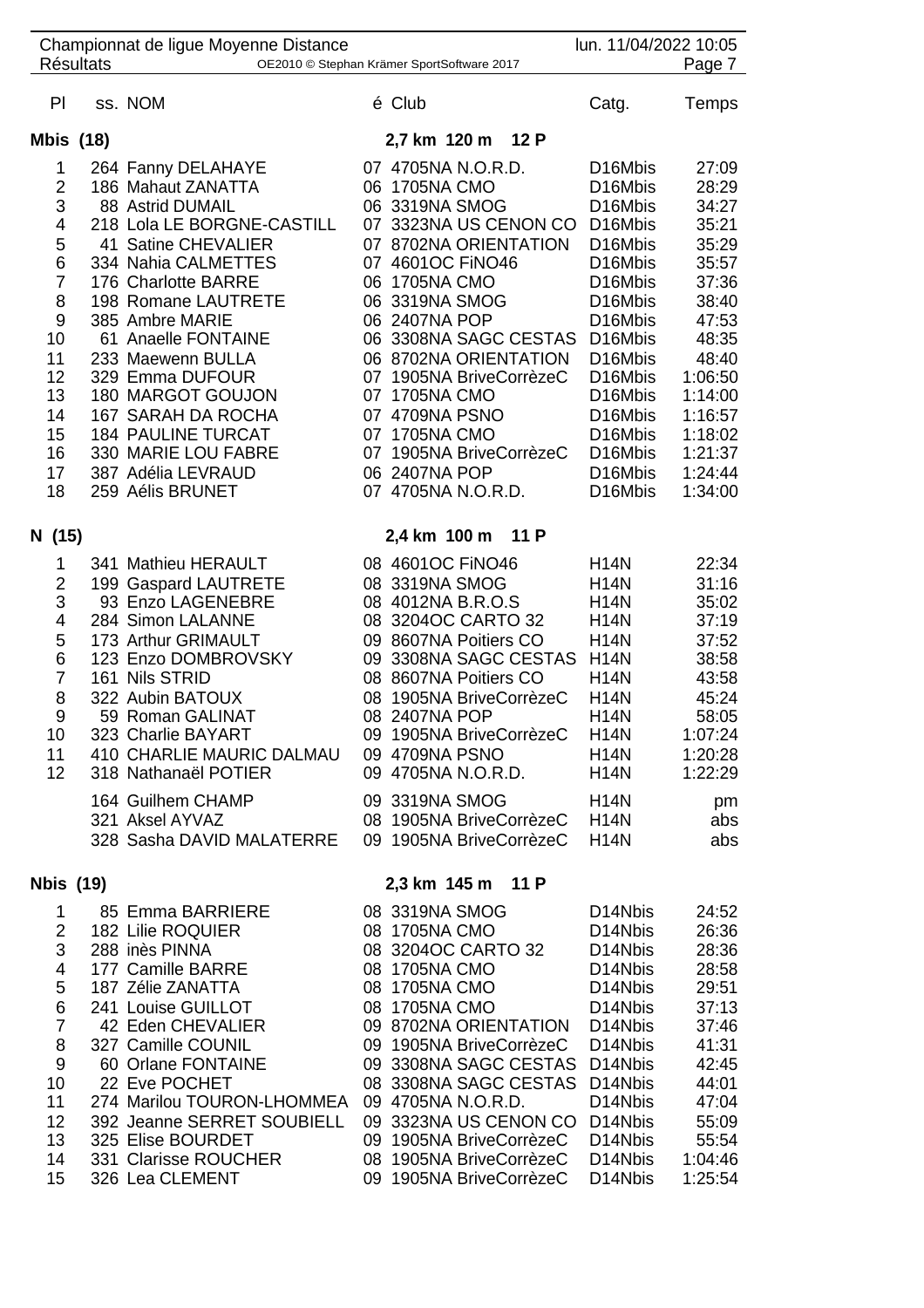|                                                                                                              | <b>Résultats</b> | Championnat de ligue Moyenne Distance                                                                                                                                                                                                                                                                                                                                                                                                             |                | OE2010 © Stephan Krämer SportSoftware 2017                                                                                                                                                                                                                                                                                                                                                    |      | lun. 11/04/2022 10:05                                                                                                                                                                                                                                                                                                                                                                         | Page 8                                                                                                                                                               |
|--------------------------------------------------------------------------------------------------------------|------------------|---------------------------------------------------------------------------------------------------------------------------------------------------------------------------------------------------------------------------------------------------------------------------------------------------------------------------------------------------------------------------------------------------------------------------------------------------|----------------|-----------------------------------------------------------------------------------------------------------------------------------------------------------------------------------------------------------------------------------------------------------------------------------------------------------------------------------------------------------------------------------------------|------|-----------------------------------------------------------------------------------------------------------------------------------------------------------------------------------------------------------------------------------------------------------------------------------------------------------------------------------------------------------------------------------------------|----------------------------------------------------------------------------------------------------------------------------------------------------------------------|
| PI                                                                                                           |                  | ss. NOM                                                                                                                                                                                                                                                                                                                                                                                                                                           |                | é Club                                                                                                                                                                                                                                                                                                                                                                                        |      | Catg.                                                                                                                                                                                                                                                                                                                                                                                         | Temps                                                                                                                                                                |
| Nbis (19)                                                                                                    |                  |                                                                                                                                                                                                                                                                                                                                                                                                                                                   |                | 2,3 km 145 m 11 P                                                                                                                                                                                                                                                                                                                                                                             |      | (suite)                                                                                                                                                                                                                                                                                                                                                                                       |                                                                                                                                                                      |
|                                                                                                              |                  | 303 Camille MICHEL<br>273 Rose DUBOC<br>234 Audrey BULLA<br>18 Aglaé TALON                                                                                                                                                                                                                                                                                                                                                                        |                | 09 4705NA N.O.R.D.<br>09 4705NA N.O.R.D.<br>09 8702NA ORIENTATION<br>08 8607NA Poitiers CO                                                                                                                                                                                                                                                                                                    |      | D <sub>14</sub> Nbis<br>D14Nbis<br>D14Nbis<br>D14Nbis                                                                                                                                                                                                                                                                                                                                         | pm<br>pm<br>abs<br>abs                                                                                                                                               |
| O (19)                                                                                                       |                  |                                                                                                                                                                                                                                                                                                                                                                                                                                                   |                | 2,2 km 60 m                                                                                                                                                                                                                                                                                                                                                                                   | 11 P |                                                                                                                                                                                                                                                                                                                                                                                               |                                                                                                                                                                      |
| 1<br>2<br>3<br>4<br>5<br>6<br>$\overline{7}$<br>8<br>9<br>10<br>11<br>12<br>13<br>14<br>15<br>16<br>17<br>18 |                  | 183 Agathe SOLBES-WILMET<br>76 Mathieu ETCHEN<br>168 MANON LE PORS<br>47 Violette RANNOU-SERINE<br>119 Maïa CHAGNON<br>9 Alice DOUNON MONCLA<br>305 MAELLE CABOCHE<br>77 Chloé ETCHEN<br>171 ALEXIS RULLIER<br>192 Oyona GANTCH<br>320 Adrien LE BIAVANT<br>96 Léo CARPINELLA<br>67 Charline POULAIN<br>157 Baptiste RIBO<br>33 Noé TASTET<br>128 Gabriel LEFUMAT<br>99 Lucie PESANDO-DOGUET<br>362 Yoen GUIMBERTAUD<br>378 Théo COURTIN BALESTRA | 11<br>11<br>11 | 10 1705NA CMO<br>10 3319NA SMOG<br>4709NA PSNO<br>10 3323NA US CENON CO<br>10 2407NA POP<br>10 3308NA SAGC CESTAS<br>10 6408NA COOL<br>10 3319NA SMOG<br>4709NA PSNO<br>10 3319NA SMOG<br>10 4705NA N.O.R.D.<br>10 4705NA N.O.R.D.<br>3319NA SMOG<br>10 4705NA N.O.R.D.<br>10 4012NA B.R.O.S<br>11 3323NA US CENON CO<br>10 4705NA N.O.R.D.<br>11 3323NA US CENON CO<br>10 8702NA ORIENTATION |      | D <sub>12</sub> O<br>H <sub>12</sub> O<br>D <sub>12</sub> O<br>D <sub>12</sub> O<br>D <sub>12</sub> O<br>D <sub>12</sub> O<br>D <sub>12</sub> O<br>D <sub>12</sub> O<br>H <sub>12</sub> O<br>D <sub>12</sub> O<br>H <sub>12</sub> O<br>H <sub>12</sub> O<br>D <sub>12</sub> O<br>H <sub>12</sub> O<br>H <sub>12</sub> O<br>H <sub>12</sub> O<br>D <sub>120</sub><br>H <sub>12</sub> O<br>H12O | 24:20<br>27:27<br>30:28<br>30:59<br>35:58<br>36:29<br>37:23<br>39:31<br>43:52<br>47:14<br>48:21<br>50:01<br>51:22<br>51:46<br>55:45<br>56:13<br>58:12<br>58:53<br>pm |
|                                                                                                              |                  | Open Orange (10)                                                                                                                                                                                                                                                                                                                                                                                                                                  |                | 3,0 km 100 m                                                                                                                                                                                                                                                                                                                                                                                  | 12P  |                                                                                                                                                                                                                                                                                                                                                                                               |                                                                                                                                                                      |
| 1<br>2<br>3<br>4<br>5<br>6<br>$\overline{7}$                                                                 |                  | 280 Pierre BONDIVENNE<br>405 Adrien CASTET<br>337 Yves DESNOES<br>338 Armelle DESNOES<br>408 Mathilde BALESTRAT<br>398 Gaël CHAMP<br>51 Isabelle BAVOILLOT<br>162 Daniel ETCHEN<br>191 Delphine GANTCH<br><b>407 VERONIQUE BARDIN</b>                                                                                                                                                                                                             |                | 94 6408NA COOL<br>PASS'O PASS'O<br>63 4601OC FINO46<br>64 4601OC FINO46<br>84 8702NA ORIENTATION<br>71 3319NA SMOG<br>67 3308NA SAGC CESTAS D55IM<br>69 3319NA SMOG<br>81 3319NA SMOG<br>75 4709NA PSNO                                                                                                                                                                                       |      | <b>H21IM</b><br><b>H20IM</b><br><b>H55IM</b><br>D55IM<br>D35IM<br>H <sub>50</sub> IM<br>H <sub>50</sub> IM<br>D40IM<br>D50IM                                                                                                                                                                                                                                                                  | 40:12<br>49:54<br>1:15:33<br>1:19:29<br>1:28:18<br>1:41:14<br>1:55:53<br>pm<br>pm<br>pm                                                                              |
|                                                                                                              | Open Jaune (5)   |                                                                                                                                                                                                                                                                                                                                                                                                                                                   |                | 2,3 km 20 m                                                                                                                                                                                                                                                                                                                                                                                   | 11 P |                                                                                                                                                                                                                                                                                                                                                                                               |                                                                                                                                                                      |
| 1<br>$\overline{2}$<br>3<br>4                                                                                |                  | 50 Marie PAGE<br>382 Juliet PAREAU<br>406 Paloma LARBART<br>409 Marie-Anne MICHEL<br>397 Karine CHAMP                                                                                                                                                                                                                                                                                                                                             |                | 04 1705NA CMO<br>09 2407NA POP<br>PASS'O PASS'O<br>81 4705NA N.O.R.D.<br>72 3319NA SMOG                                                                                                                                                                                                                                                                                                       |      | D <sub>18</sub> IC<br>D <sub>14</sub> IC<br>D <sub>16</sub> IC<br><b>D40IC</b><br>D <sub>50</sub> IC                                                                                                                                                                                                                                                                                          | 48:31<br>51:33<br>58:03<br>1:04:33<br>pm                                                                                                                             |
| P (13)                                                                                                       |                  |                                                                                                                                                                                                                                                                                                                                                                                                                                                   |                | 2,1 km 135 m 11 P                                                                                                                                                                                                                                                                                                                                                                             |      |                                                                                                                                                                                                                                                                                                                                                                                               |                                                                                                                                                                      |
| 1<br>$\overline{2}$<br>3<br>4                                                                                |                  | 359 PAUL TROUVE<br>268 Léo GAUTHIER DUCHIRON<br>48 Léon RANNOU-SERINE<br>174 Gaspar GRIMAULT                                                                                                                                                                                                                                                                                                                                                      |                | 13 1601NA COF<br>13 8702NA ORIENTATION<br>13 3323NA US CENON CO<br>13 8607NA Poitiers CO                                                                                                                                                                                                                                                                                                      |      | H <sub>10</sub> P<br><b>H10P</b><br><b>H10P</b><br>H <sub>10</sub> P                                                                                                                                                                                                                                                                                                                          | 23:42<br>32:40<br>37:05<br>38:02                                                                                                                                     |